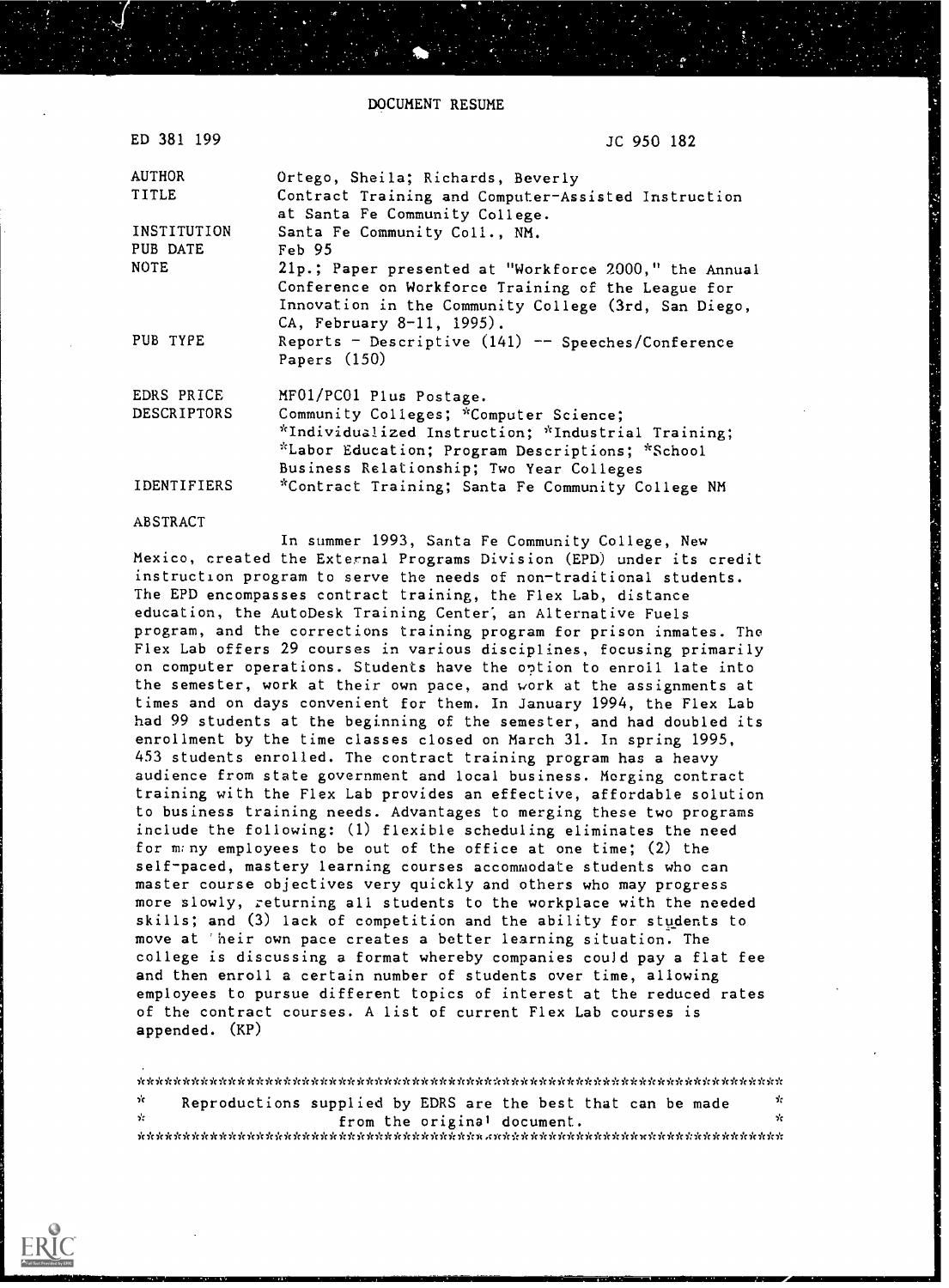

MATERIAL HAS BEEN GRANTED BY B. Richards

TO THE EDUCATIONAL RESOURCES INFORMATION CENTER (ERIC)."

7<br>S



## Contract **Training and** Computer-**Assisted TERMISSION TO REPRODUCE THIS**

at

# Santa Fe **E** Community<br>College

Presented by:

DEPARTMENT OF EDUCATION Office or Educalronal Research and Impnaemsmt EDUCATIONAL RESOURCES INFORMATION CENTER (ERIC)

<sup>2</sup> This document has been reproduced as<br>*Thecaved from the person or organization*<br>originating it

U Minor changes have boen made to improve<br>- reproduction quality

Points of view or opinions stated in this docu-<br>ment: do: not: necessarily <del>represe</del>nt: officiel<br>OERI position or policy

Sheila Ortego Division Head, External Programs

### Beverly Richards

Coordinator, Flex Lab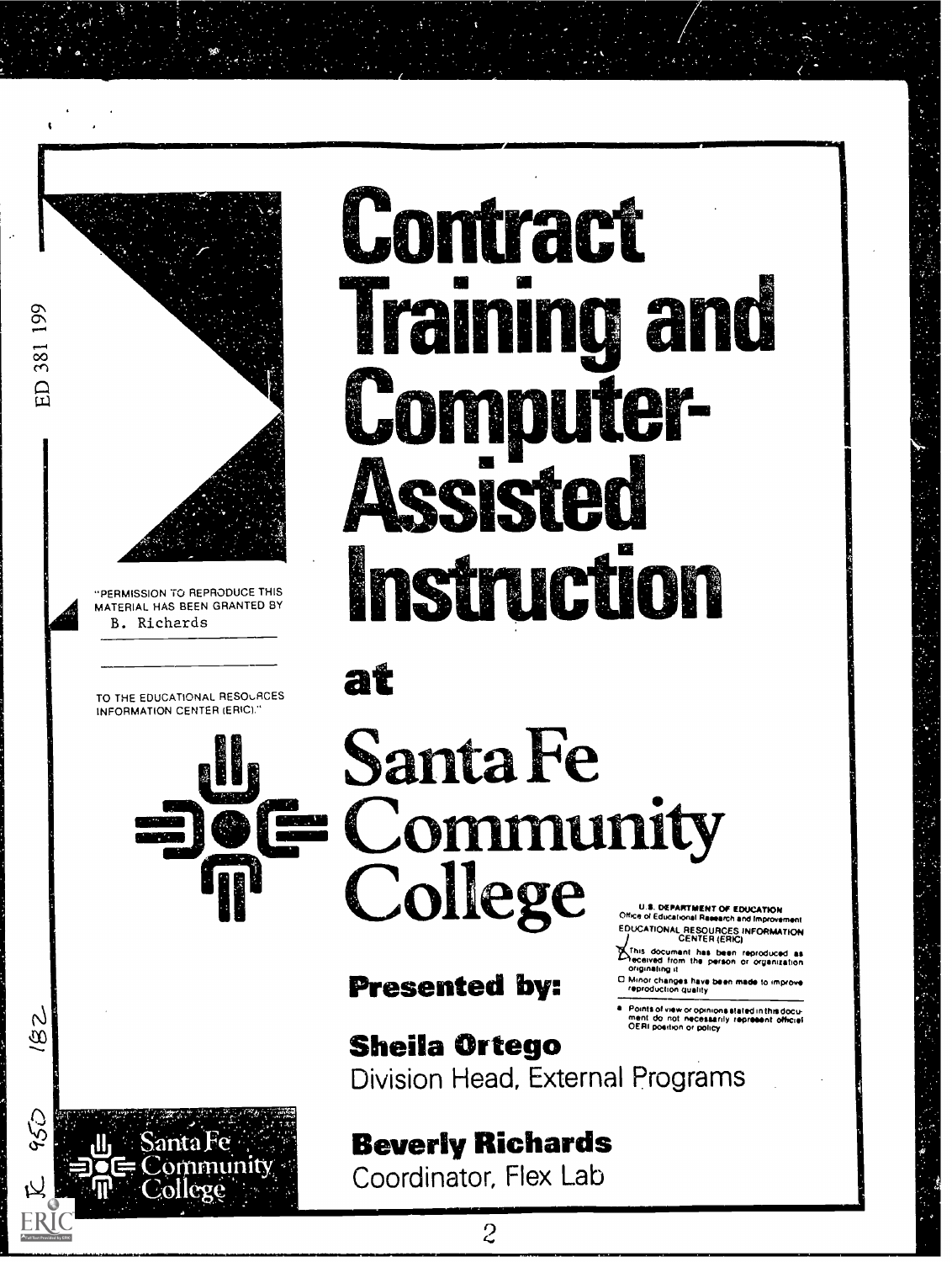### CONTRACT TRAINING AND COMPUTER-ASSISTED INSTRUCTION

The following presentation was made at the League of Innovation "Workforce 2000" conference in San Diego in February of 1995. As copresenters, Sheila Ortego and I addressed the issue of contract training or requested classes by businesses in the community as they can merge with self-paced instruction. My primary role in this presentation was to discuss our self-paced study center, the Flex Lab. However, having served as Division Head for External Programs in the summer of 1994, I was actively involved in the marketing, design, and production of contract courses. Although contract courses are not a new phenomena, in fact, a large portion of the "Workforce 2000" conference was focused on these type of programs, it is a novel approach to offer them through selfpaced study within a college credit environment.

in the summer of .1993, Santa Fe Community College created a separate division under its credit instruction program to serve the needs of non-traditional students. The External Programs division encompasses contr ict training, the Flex Lab, distance education, the AutoDesk Training Center, our program for Alternative Fuels, and at that time the Corrections training program for inmates in the state. The contract training aspect of this division finds a steady stream of need from various

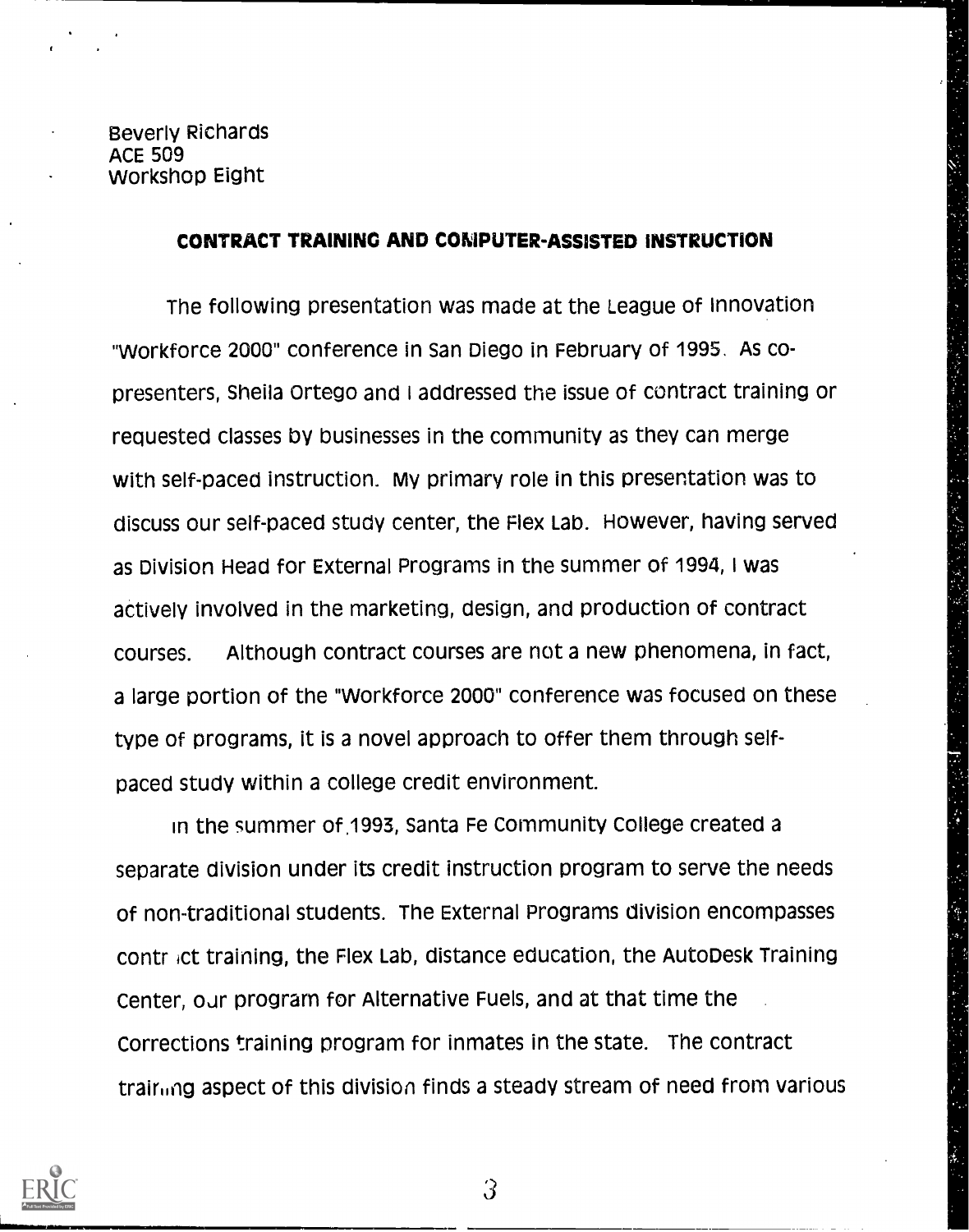customers who want specific training, often in computer software, at a time and place that is convenient for their staff. This is hardly surprising since even in 1986, "about 30.5 million individuals were projected to receive formal employer-sponsored training" (Merriam, 1989). The ability to offer the courses for credit, either on our campus or at their workplace, is an added bonus to the training.

Our Flex Lab offers twenty-nine courses in various disciplines, focusing primarily on computer operations. The students have the option to enroll late into the semester, work at their own pace, aid work on the assignments based on times and days convenient for them. Our lab is open 56 hours a week, including evenings and Saturdays and Sundays. The lab is staffed with instructors or instructor assistants at all times who have a working knowledge of the classes we teach. Although each instructor has different strengths, a student should be able to get help any time they come into the lab.

We started in January, 1994, with 99 students at the beginning of the semester and had doubled our enrollment by the time we closed the classes for that semester on March 31. Spring semester of 1995 has brought us 453 students. The option seems to fill a need for many students in our community.

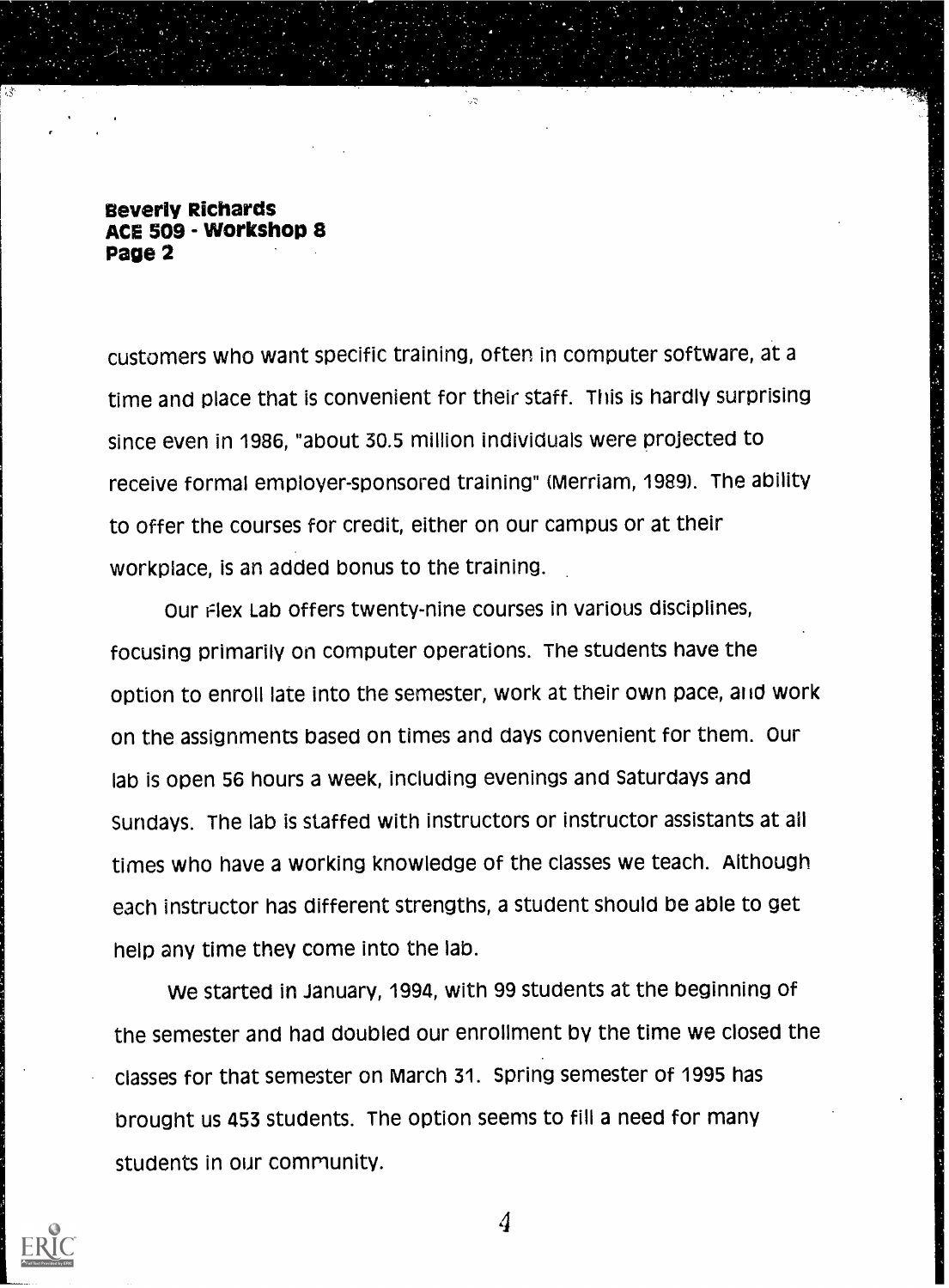The classes are structured around computer programs providing training, on-line tutorials, textbooks and course outline booklets that guide a student through the process of the course. Course outlines also provide extra emphasis on important concepts and guidelines for how to succeed with self-paced study. In theory, everything a student needs to complete the course is provided to them at the beginning. They may then work at home, at work, in any computer lab, or in the Flex Lab. Fred Keller's model for Personalized System of instruction (PSI) supports the premise that "all students can master the same material when given adequate study time and assistance" (Ormrod, 1990).

In our contract training program, we have a heavy audience from state government, as Santa Fe is the state capital. There are also a number of business and public offices which find our classes affordable and able to meet their needs. Our class rates for contract classes are set at a flat rate which enables twenty students to attend. In some cases, businesses find they do not have or want to sent that many students. Smaller classes become more expensive per student, but often are still reasonable and worthwhile.

I was approached at one time by a state agency that wanted to send 26 people to a contract training course. A problem emerged when

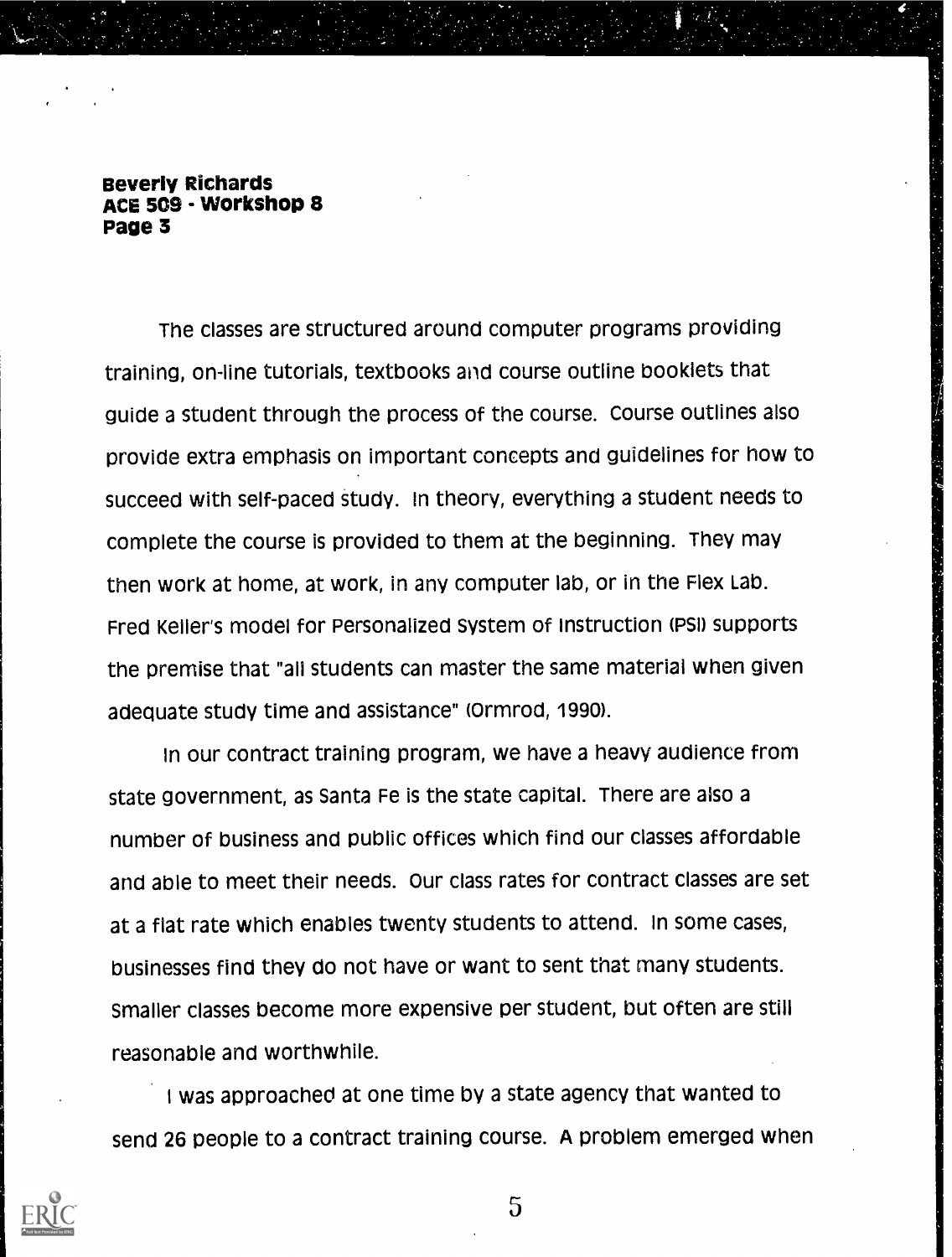all 26 of them had very different ideas of what they wanted to learn. Perplexed at how to accommodate this client without trying to offer him seven or eight different classes, we discussed the idea of self-paced training within a contract environment. For that particular client, it was decided to simply enroll the students individually into the Flex Lab courses that each student wanted. Economically, this was agreeable to the agency, and it met the individual needs of the students.

From this experience we saw the potential to offer more structured options for self-paced study within a contract environment. In meeting with another agency, we proposed the idea of on-site training with the self-paced emphasis. The class could be conducted at a specific time with the instructor available to answer individual questions as students worked through projects at their desks. By providing course outlines to these students, they would be able to progress at the speed they were comfortable with, in the time slots they had to devote to it. The possibility of phone support rather than or in addition to an instructor being present on site was also discussed.

We offer non-computer training courses in the Flex Lab in areas such as Health Care (Medical Terminology), Accounting, Spanish Language Skills through a PBS video-based series, Intermediate Algebra, and Biology

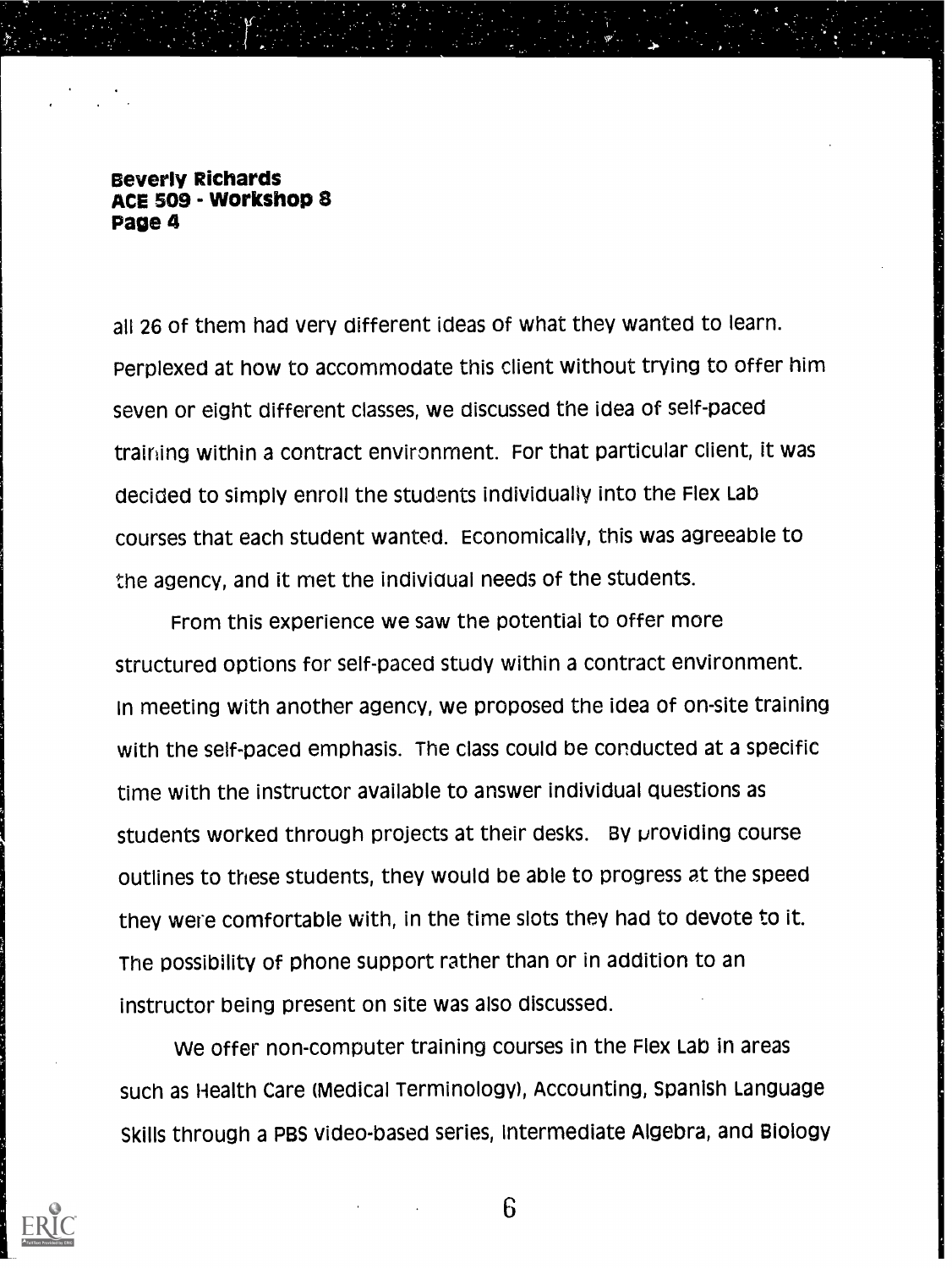(PBS video series entitled Race to Save the Planet). These courses are supplemented with CD-ROM computer-assisted instruction and other training tools. As we strive to meet the needs of our Flex Lan students we see an interesting parallel between contract course requests. For example, although we did not plan to offer our Medical Terminology class in the summer semester, the local hospital has requested a contract course in that area. By merging the two programs, we can provide an effective, affordable solution to their training needs.

 $\sim$ 

Many businesses find it difficult to have all the employees who need to learn a skill out of the office at one time. With flexible scheduling, this problem can be eliminated. The self-paced study courses are graded on a mastery system, where the student must demonstrate he or she has mastered the objectives of the class. For some students, this can happen very quickly; employers are always delighted to have their workers back on the job without wasting time in a classroom. For others, the process may be slower, with more time being spent on unfamiliar concepts. For employers, this is also a benefit, as the option often is that a student spends the time in class, but does not return to the workplace with the needed skills. They have "been trained" so it is assumed they know the material. Increasing pressure is being felt from

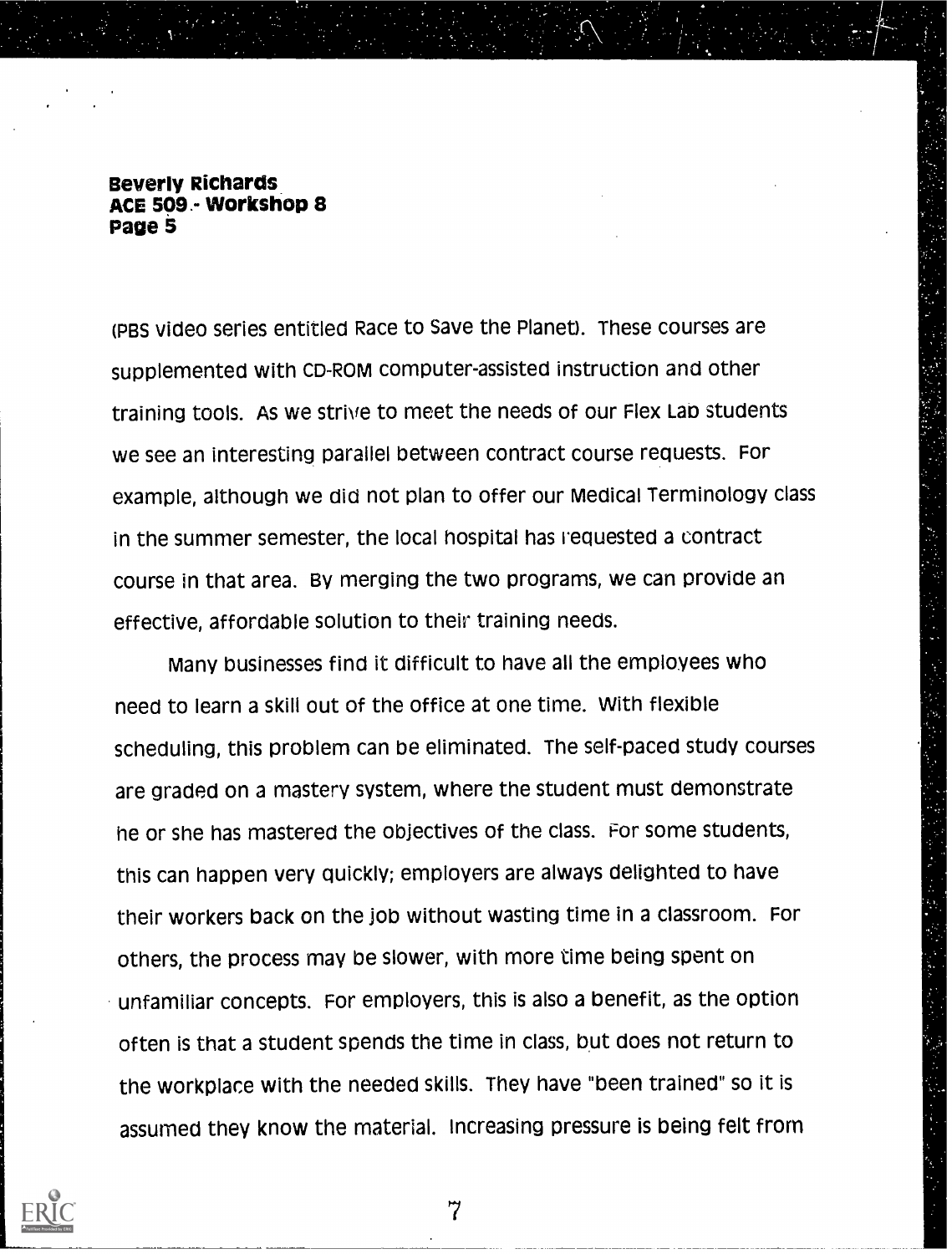the business community in general as concerns are volced regarding the capability of American workers to compete in the workplace (Bryant, 1995). The lack of competition and the ability for students to move at their own pace can actually provide a better learning situation. Research presented by psychologists suggests that "competitive situations can impede adaptive problem solving" (Webb, 1989). With self-paced training, regardless of the time spent, the mastery level should be consistent with the course objectives.

In seeing how we could further address the needs of our business customers with the Flex Lab programs and facilities, we are discussing a format in which a company could pay a flat fee and then enroll a certain number of students in the regular Flex Lab program over a specified period of time. This would allow employees to pursue the different topics that were needed or of interest at the reduced rates of the contract courses.

Some students in a self-paced study program are faced with challenge in the area of self-discipline and self-imposed deadlines (King, 1984). It is interesting to consider the fact that our civilization does not embed these skills in our people. Children are sent to school where they are guided through years of education in which they are supposed to

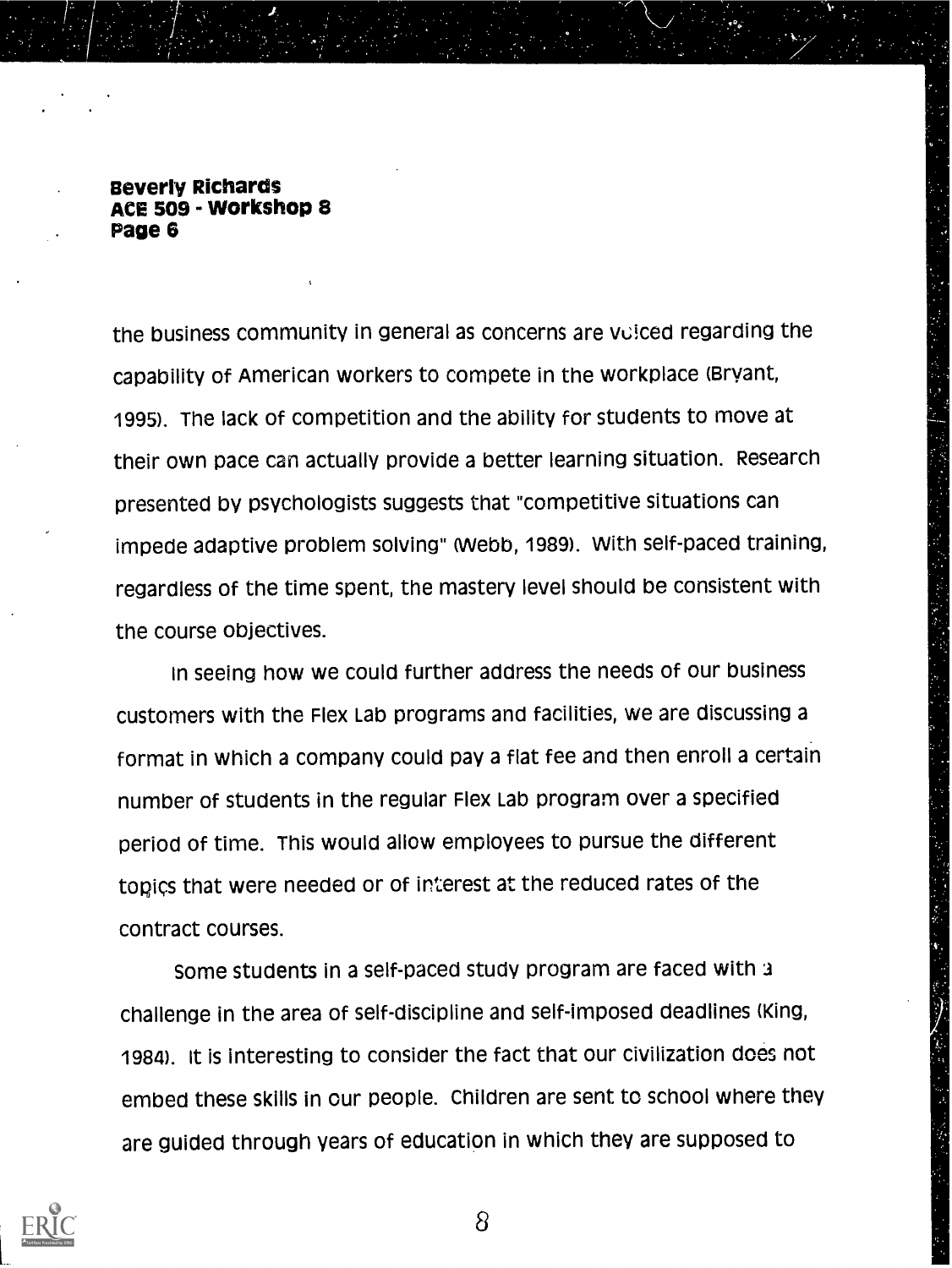learn. They then acquire jobs where they are often given explicit roles to play. Home life is not often more than the implementation of survival procedures: eating, sleeping, caring for children, etc. I have observed a distinct advantage in the students in the Flex Lab are self-employed or have some other aspect of their life that has developed the ability to manage self-motivated activities.

In one instance where we worked with a state agency to provide the specialized training they wanted through the Flex Lab, we saw an unusual problem develop based on the lack of understanding of what self-paced study really means. In an effort to provide the time off from work for the students, the agency developed a schedule where each student nad 8 blocks of two hours to attend the Lab and work on their class. we had the most incredibly difficult time convincing the students and the agency that although that should be plenty of time to complete the class, simply showing up at the college did not mean they completed the class. The head of the agency even sent out a memo guaranteeing that if the students attended twice, I had promised they would pass!! Obviously, there was a grave misunderstanding we needed to rectify.

As viable alternatives to traditional study, both contract training and self-paced study are growing options in the world of education. The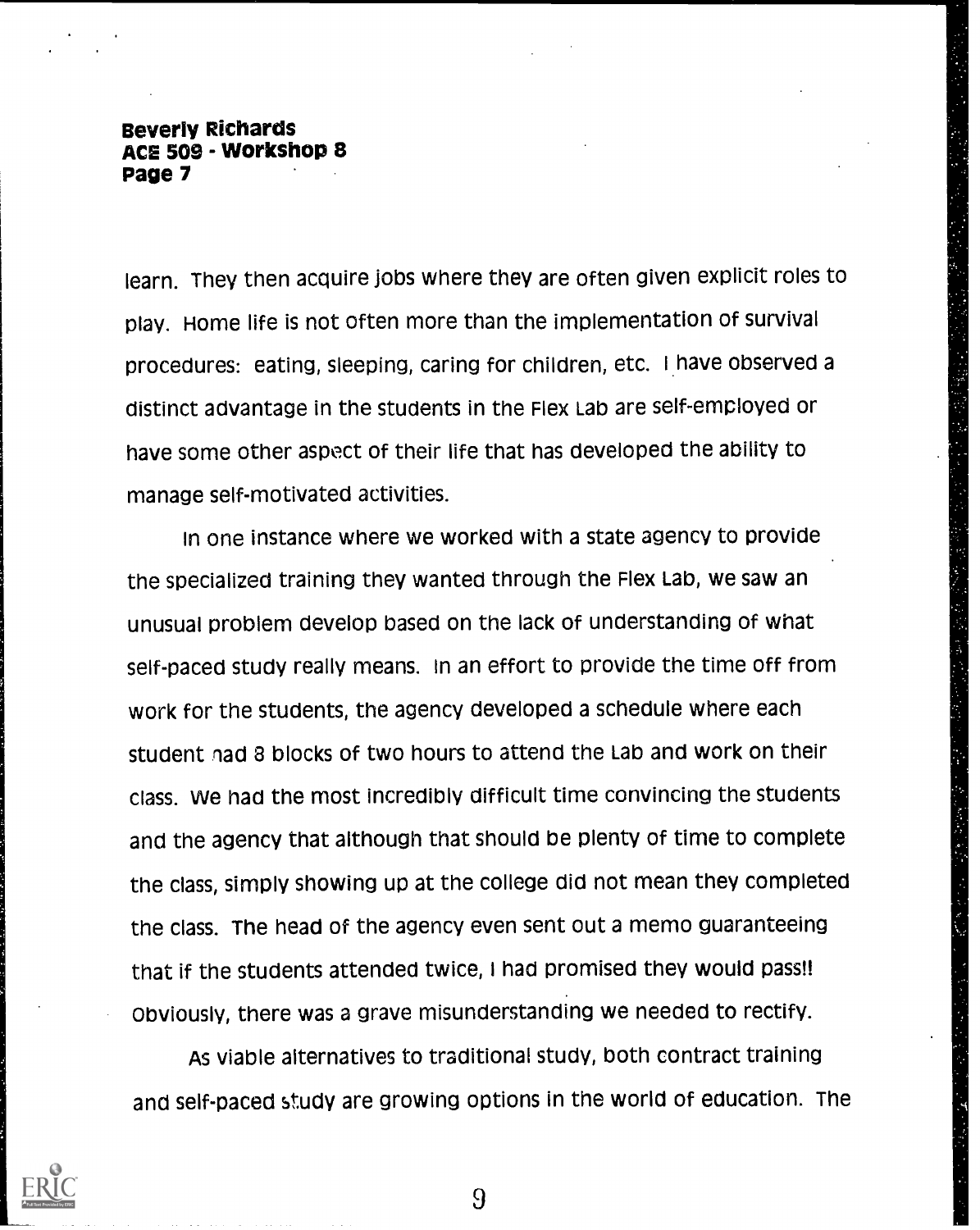challenge to combine these or other options to meet the needs of the communities we serve is unending. In presenting the programs that we are developing, it was rewarding to not only have the information received well by our colleagues, but also to gain extensive knowledge from their comments and experiences. In the short time since the presentation was made, we have already made changes to our program and continue to seek ways to improve and expand it. By the time next year's conference is held, we may have a completely new approach to present!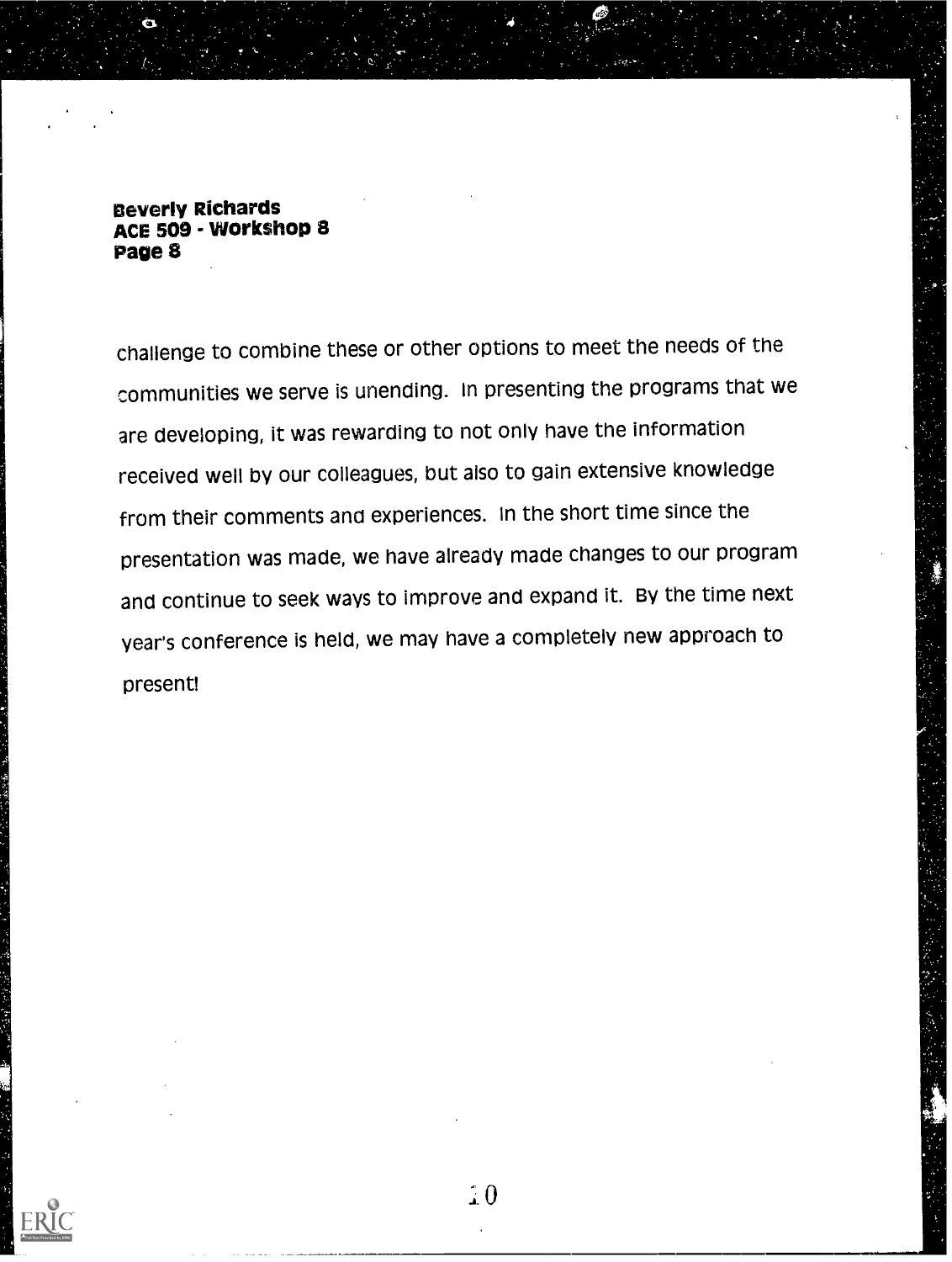

 $\operatorname{Sant}$ art $\operatorname{a\!}$  est.exec

11.

# Why Do Contract **Training?**

The business community understands that it needs customized training programs, and employers are willing to pay for them;

Contract training is one of the largest educational markets today. Traditional college programs provide only 14 percent of the education and training programs for businesses; and

Community colleges have the capacity and the mission to meet these training needs.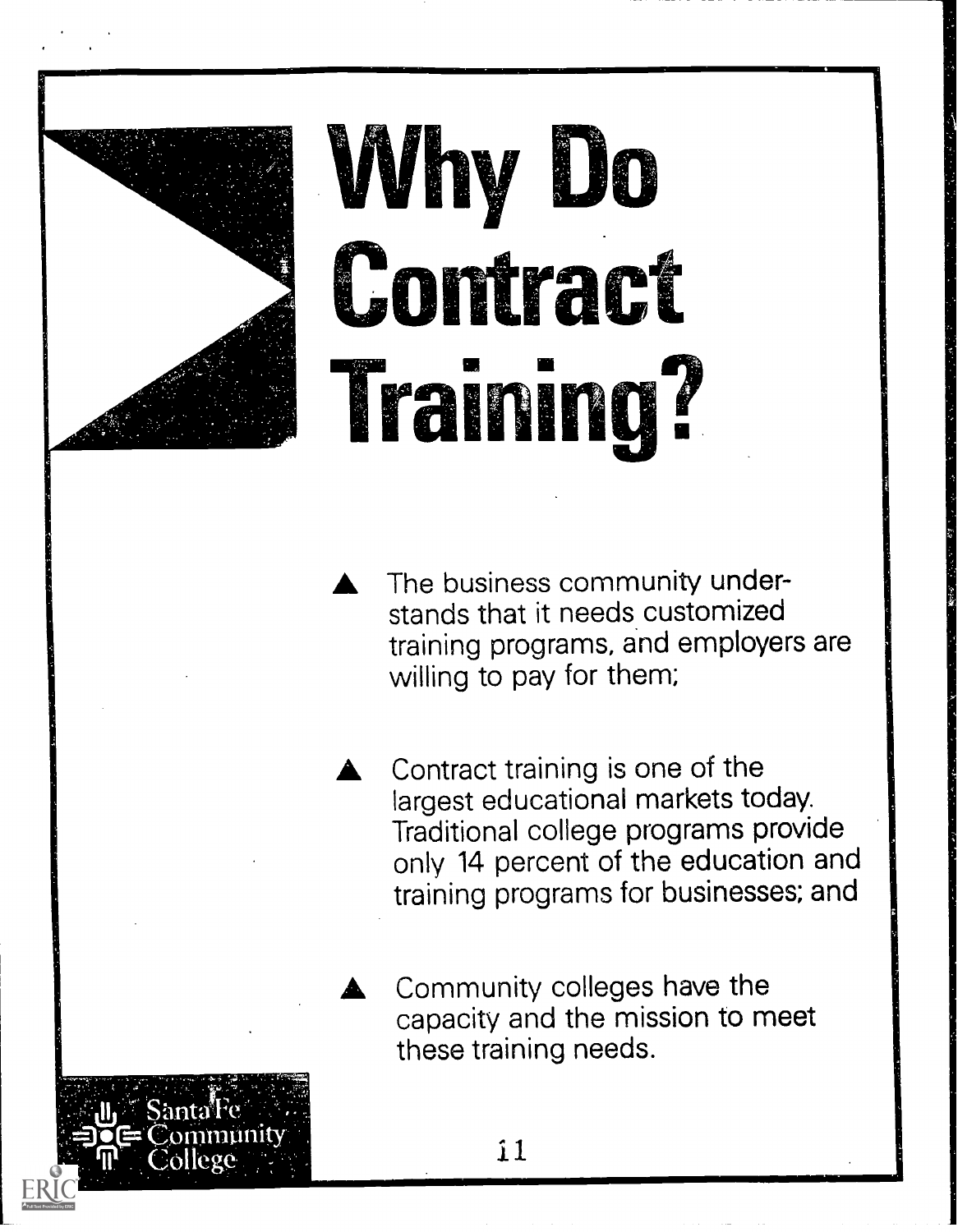

At Santa Fe Community College, we meet the training needs<br>of a wide variety<br>of businesses and agencies, including:

- **Small to Medium-Sized Businesses**
- **Large Corporations**
- **National Laboratories**
- **City Government**
- **State Government**
- Public Schools
- Local Industry

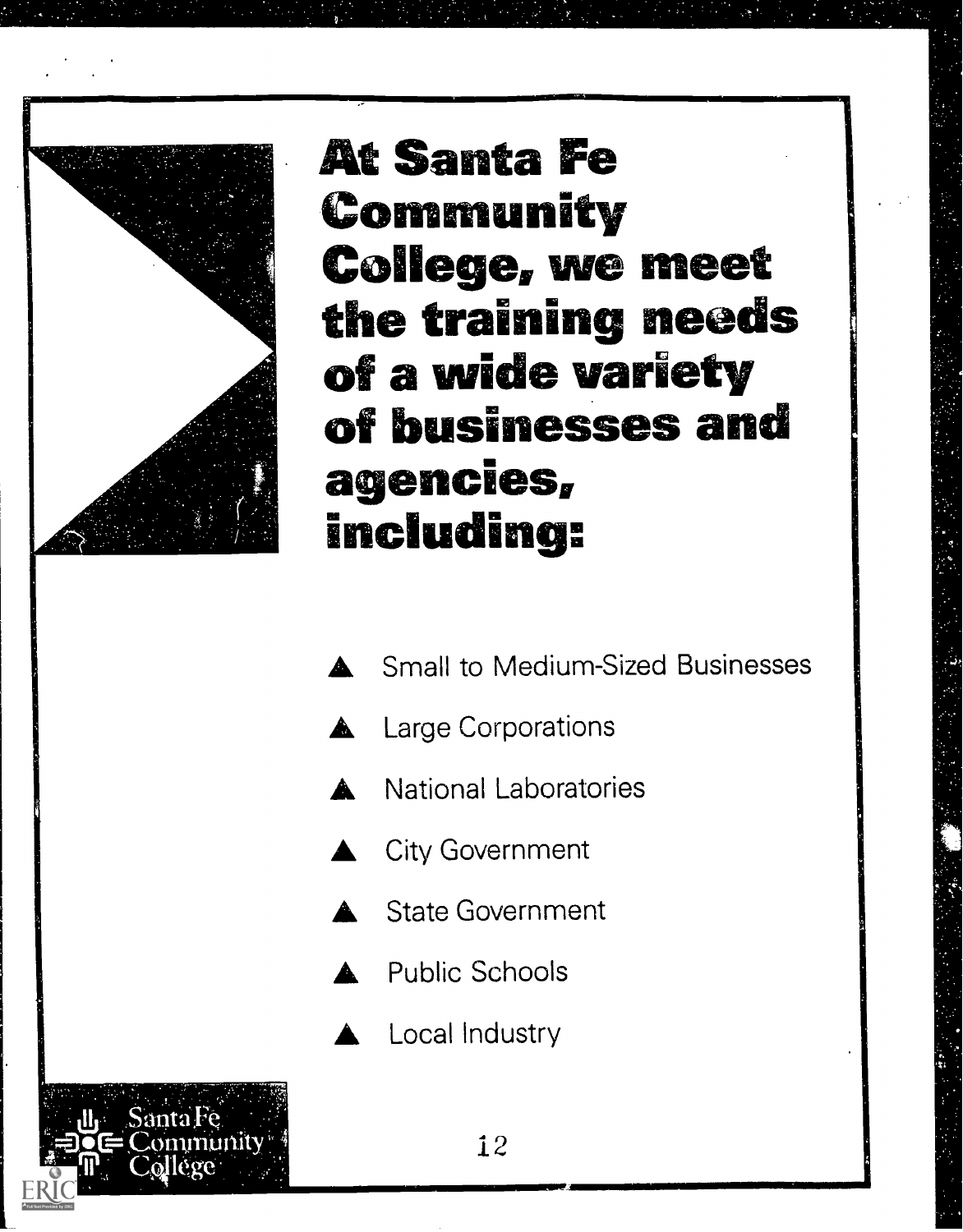

SantaTe **Mission** pmunity

 $\Pi^1$  =  $\mathbf{College}$  and  $\mathbb{R}^n$ 

## The most **frequently** requested **brook zinis** are in basic **skills:**





fw.

**A** Management



**A** Accounting



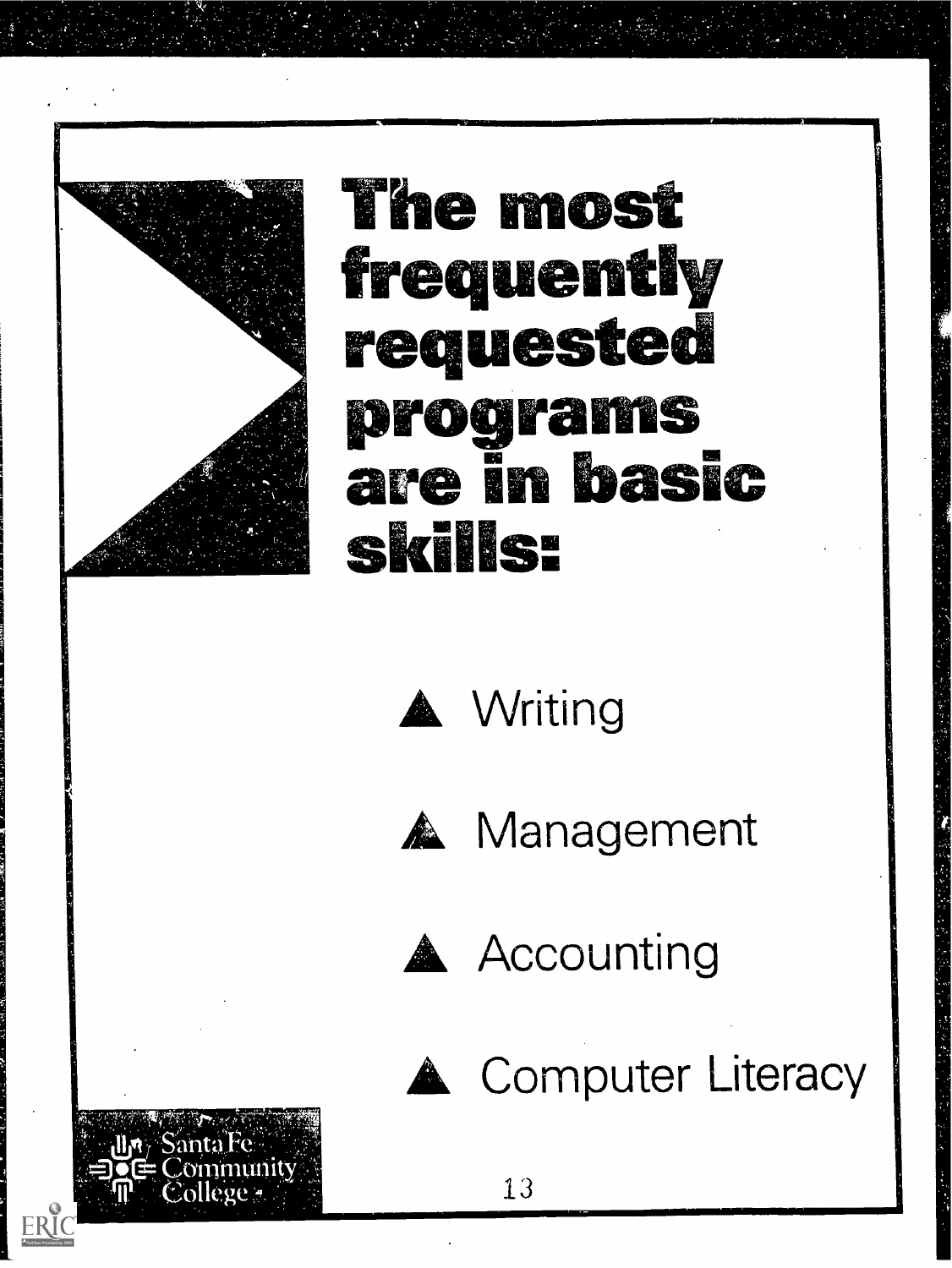## **SFCC makes** sure that its courses are:







mity

- **A** Customized to meet the client's unique needs
- **A** Priced at affordable rates
- **C** Offered at convenient times, dates and locations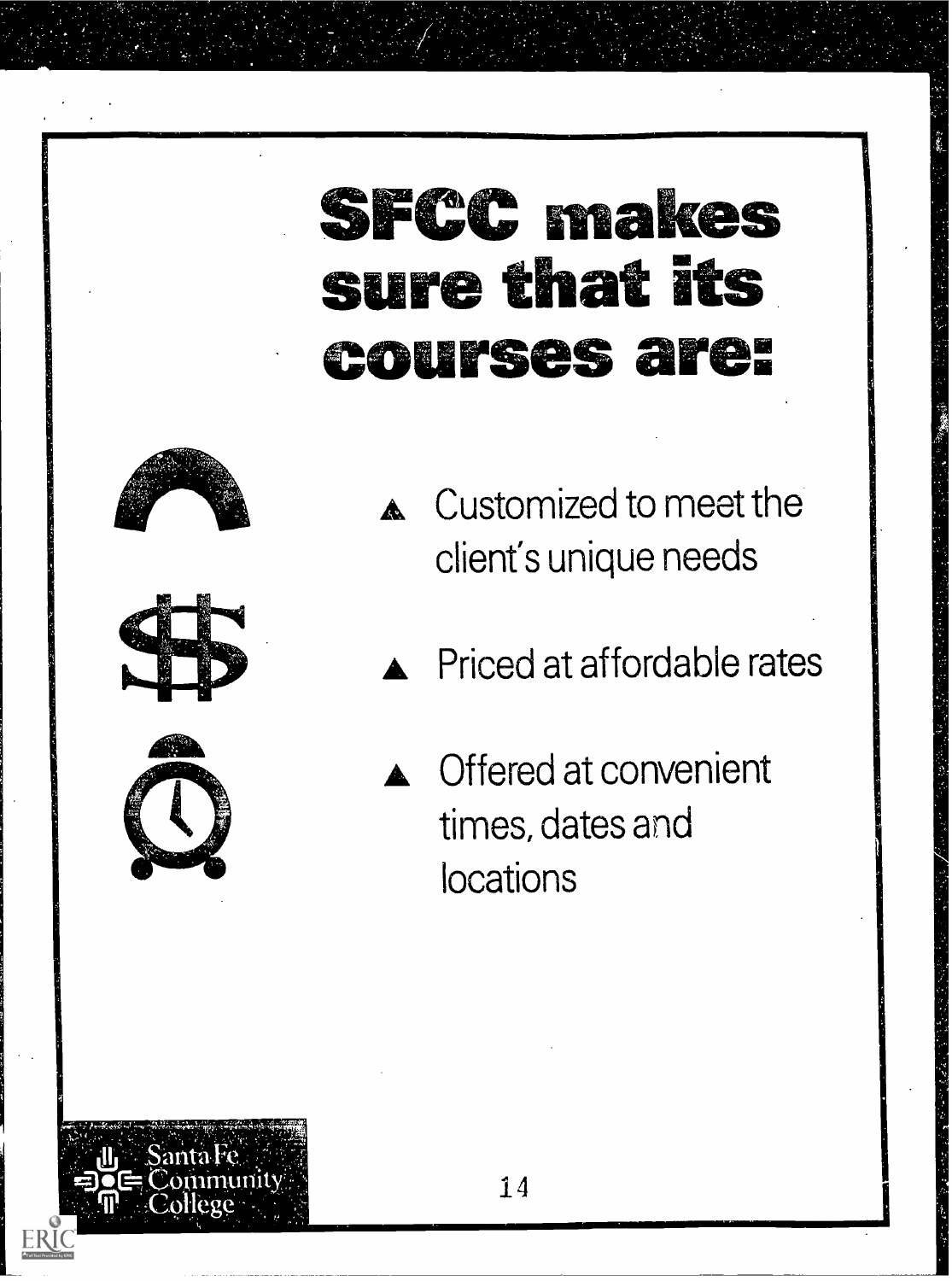

### Convenience is often the most im o Cant factor.

### SFCC'S FLEX LAB ADDRESSES THIS THROUGH:

**A** Flexible scheduling

- **A** Opportunities for self-paced learning
- **A** On-site support from instructors and tutors
- **A** Opportunities to work at home or in the office

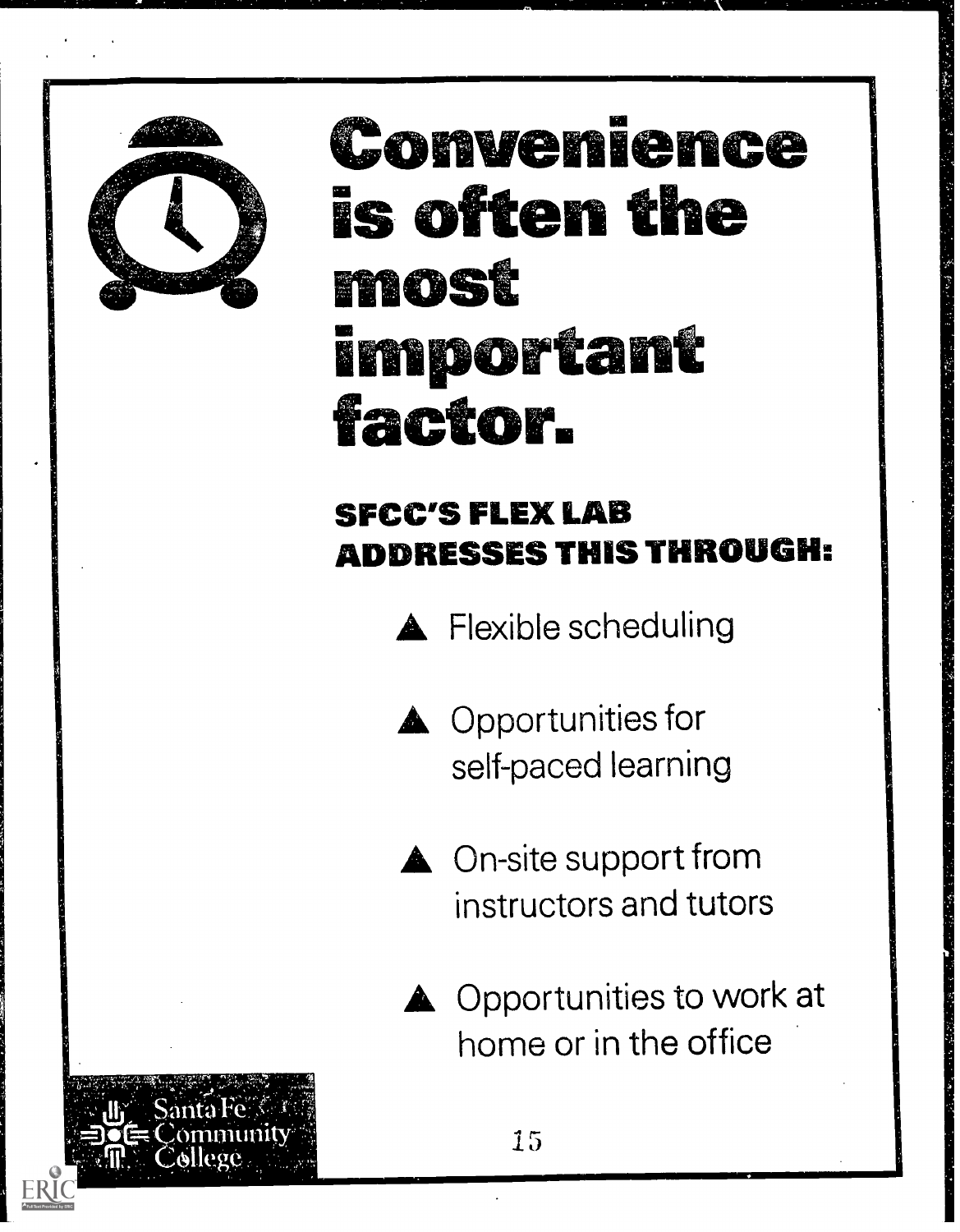## Current SPCC Flex Lab courses:

- **A** Introduction to Microcomputers
- **A** Introduction to Lotus 1-2-3
- **A** Intermediate Lotus 1-2-3
- A Advanced Lotus 1-2-3
- A Introduction to dBASE
- **Intermediate dBASE**
- **A** Advanced dBASE
- $\blacksquare$  Introduction to DOS
- **A** Intermediate DOS
- **A** Microcomputers in Business on the IBM PC
- Introduction to Quicken on the IBM PC
- **A** Introduction to Windows
- **A** Introduction to Keyboarding
- . Keyboarding II
- Keyboarding Speed and Accuracy I 塗
- Keyboarding Speed and Accuracy II
- Keyboarding Speed and Accuracy III ■ 第
- **Keyboarding Speed and Accuracy IV**
- Introduction to WordPerfect
- Intermediate WordPerfect
- Advanced WordPerfect
- **and Document Production**  $16$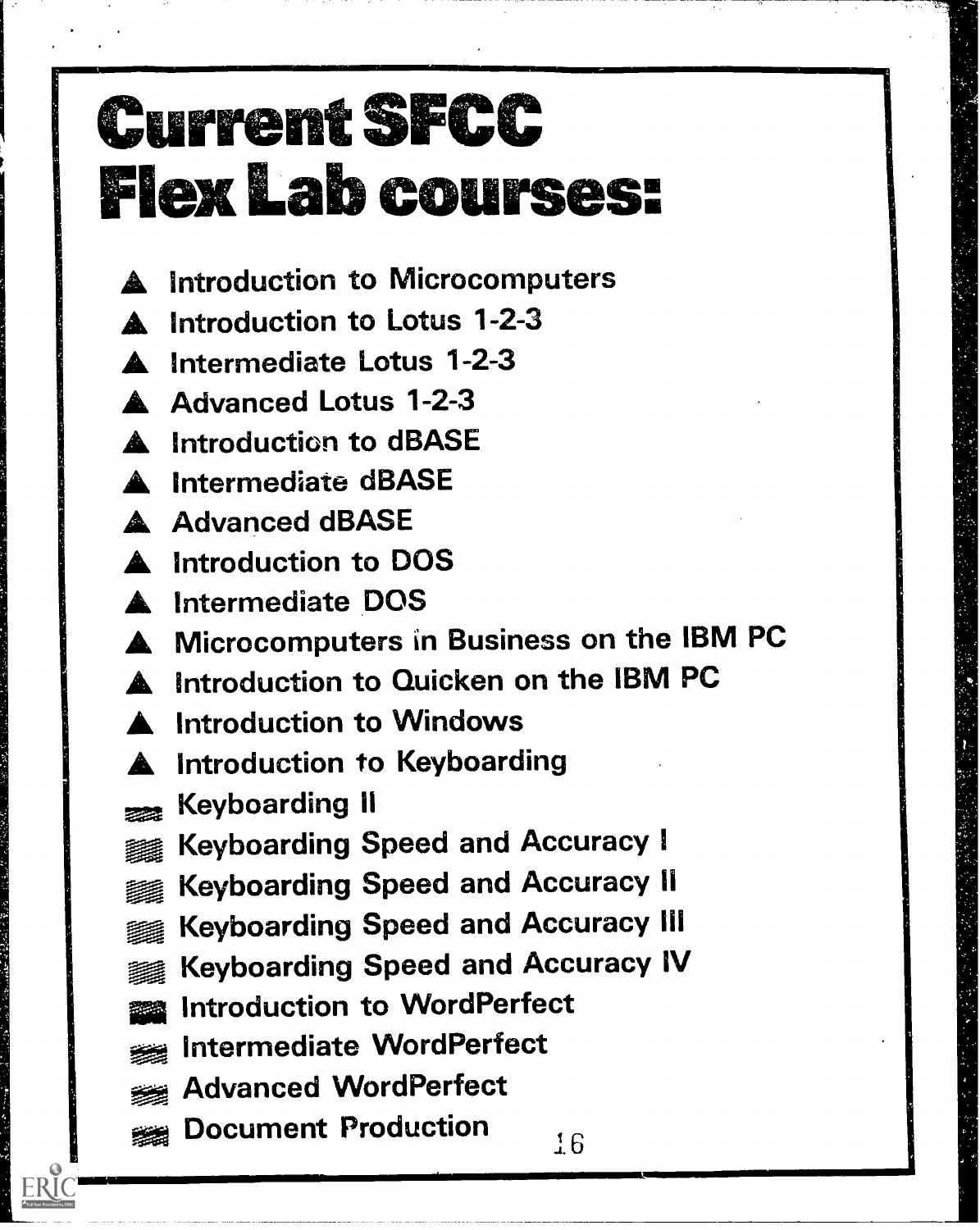

SFCC's Flex Lab Allows You to

## Work Where You Wan

"I chose a class in the Flex Lab so I could do the work on the computer in my office, which is 70 miles away from campus. I can get 'long distance' help by calling in to the Flex Lab, and when I need to, I can come into the lab at times convertient for me."

"Hiked being able to do most of the work on my home computer. When I did need help, I went into the Flex Lab, and instructors were always available to help me."

numity.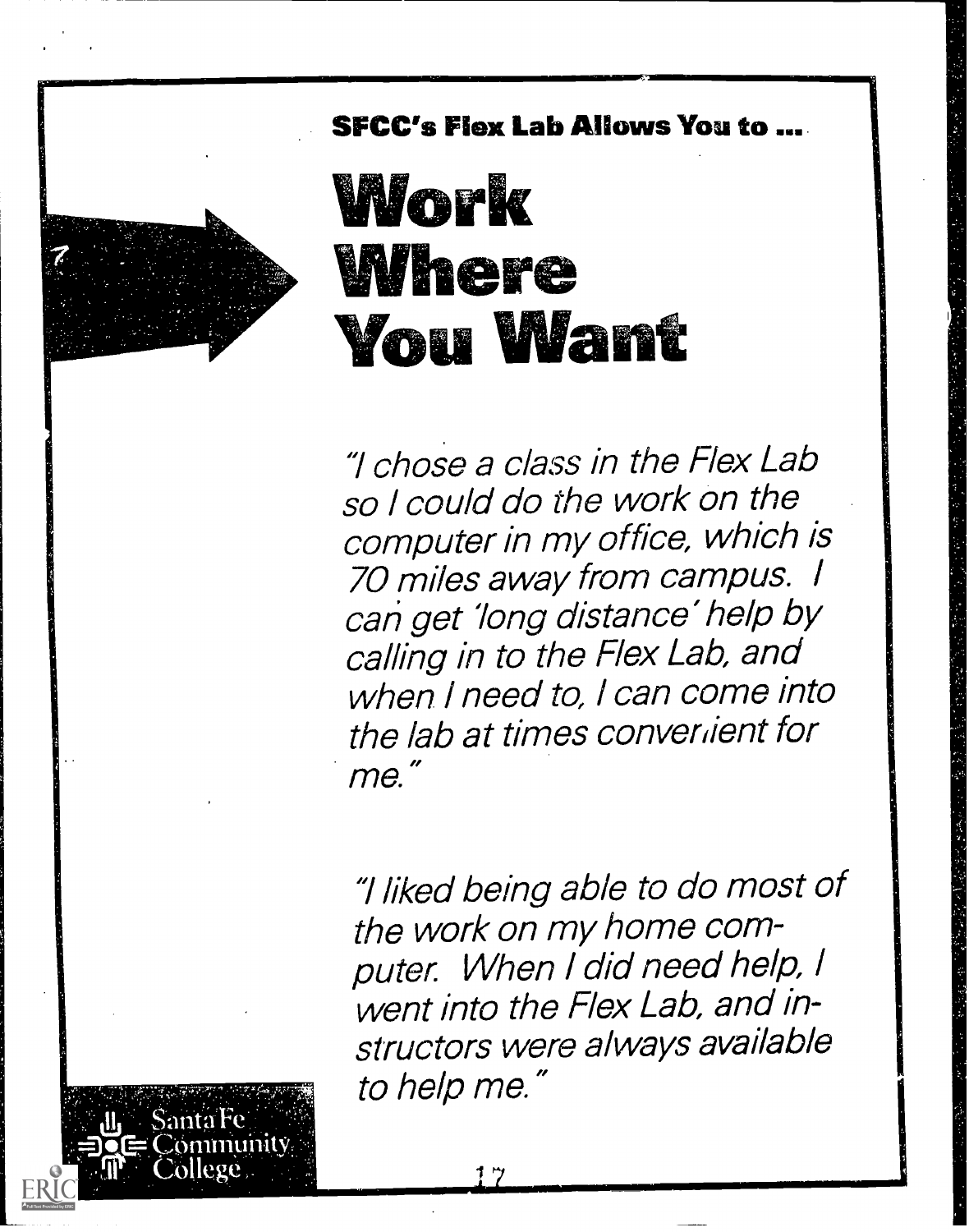



"Hiked being able to spend less time listening to lectures and more time working on practical applications."

"I appreciate the convenience of working when I have time and the ability to work on a subject as fast as / want, without being held back for the rest of the class."

"Hiked the Rex Lab because it helps to have a chance to slow down and concentrate on materials you're having trouble with. All students have different learning styles, so learning at your own pace is very beneficial."

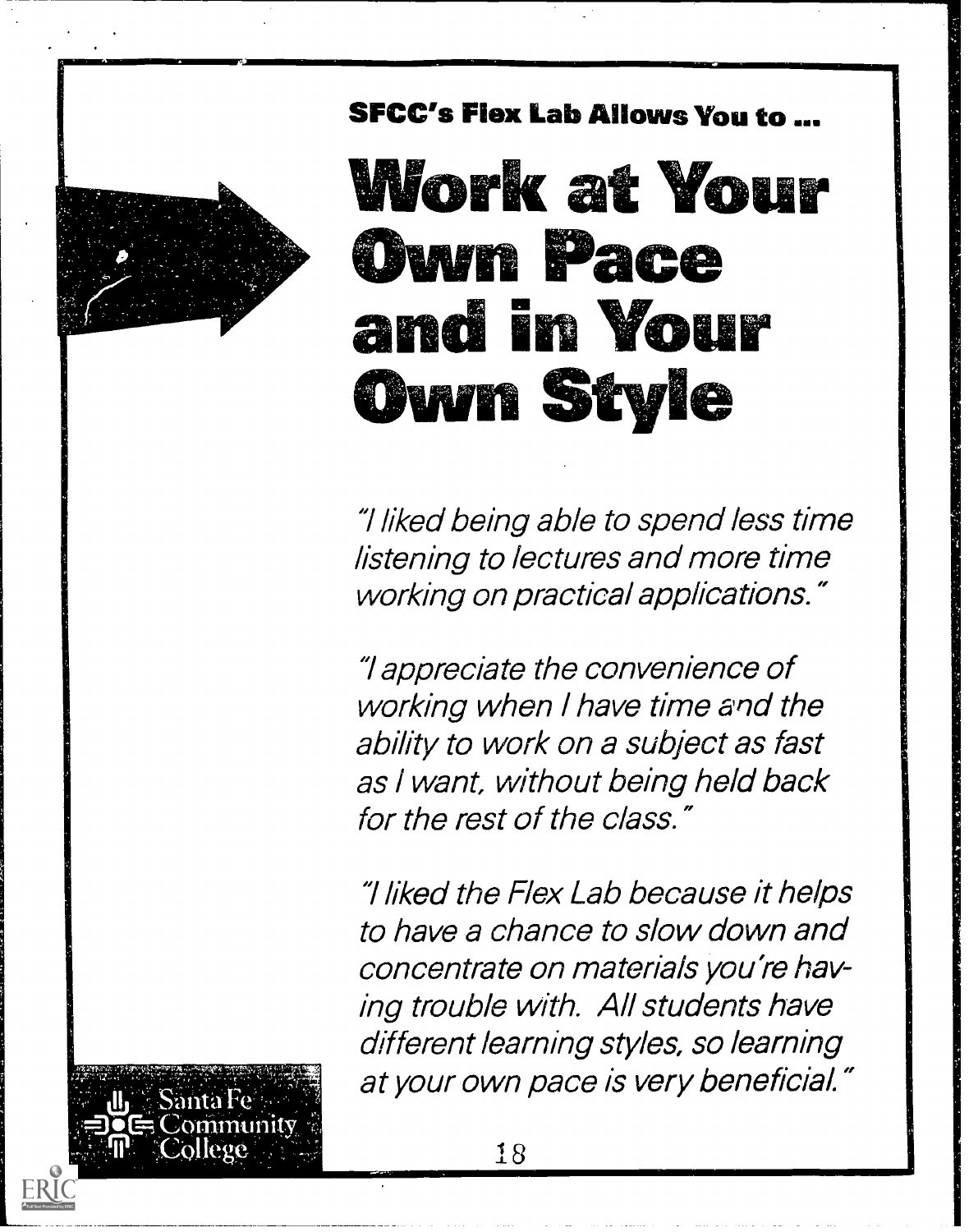

SFCC's Flex Lab Allows You to ...

Work When You Want

"This is the only way 1 could take a class at all. I could not go to regularly scheduled classes because of required out-of-town business trips."

"The Flex Lab format allowed me to work within my own schedule."

"1 work two jobs, so / need the scheduling flexibility."

"The Flex Lab works well for my busy schedule."

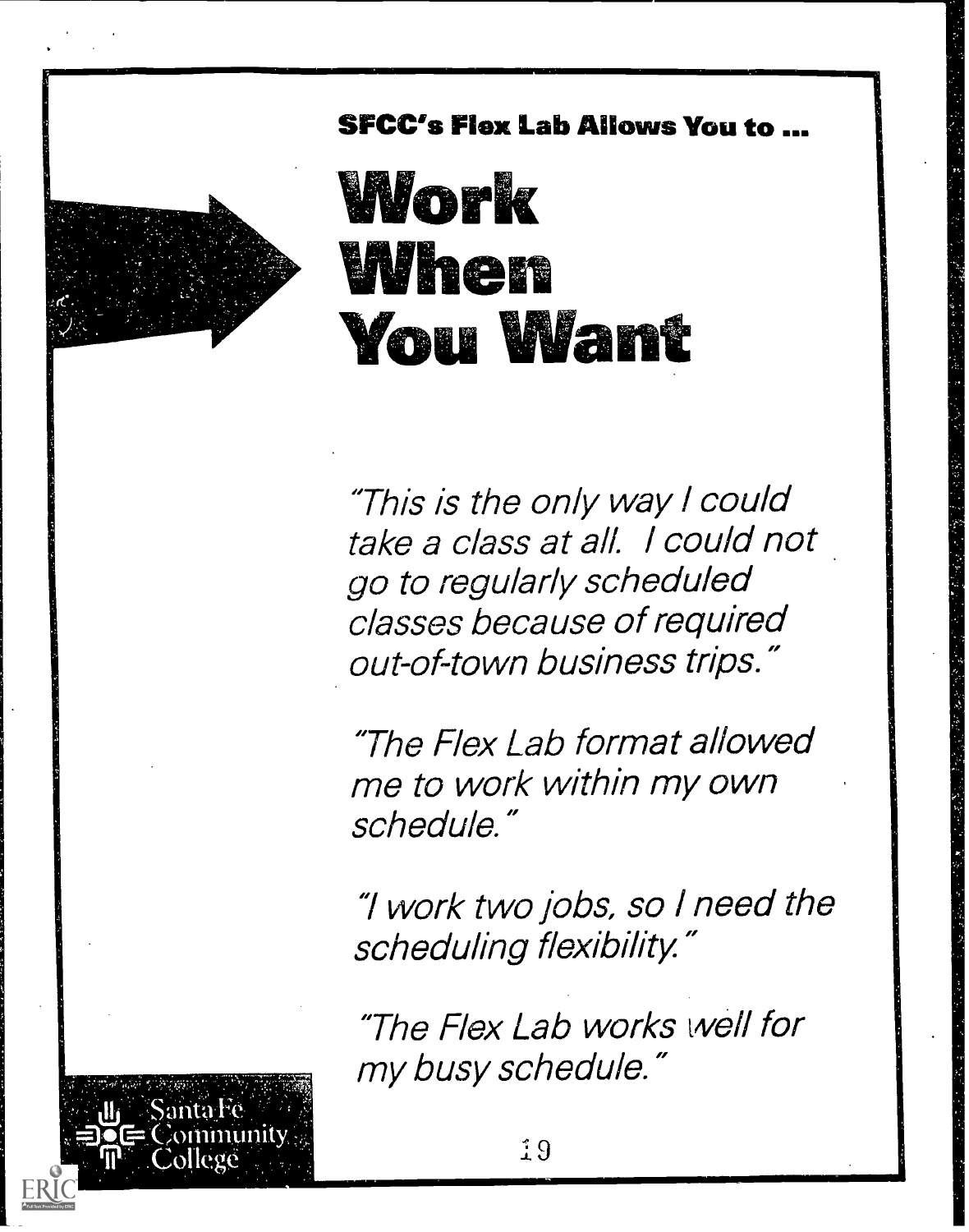## AIMMIMMEMISJIMI **OTHERBEATEDS** SFCC's **Flex Lab** provides: A quality educational experience A high level of instructor support awan An alternative to regular, **Billip** on-campus study `20 $\sim$  flags  $\sim$